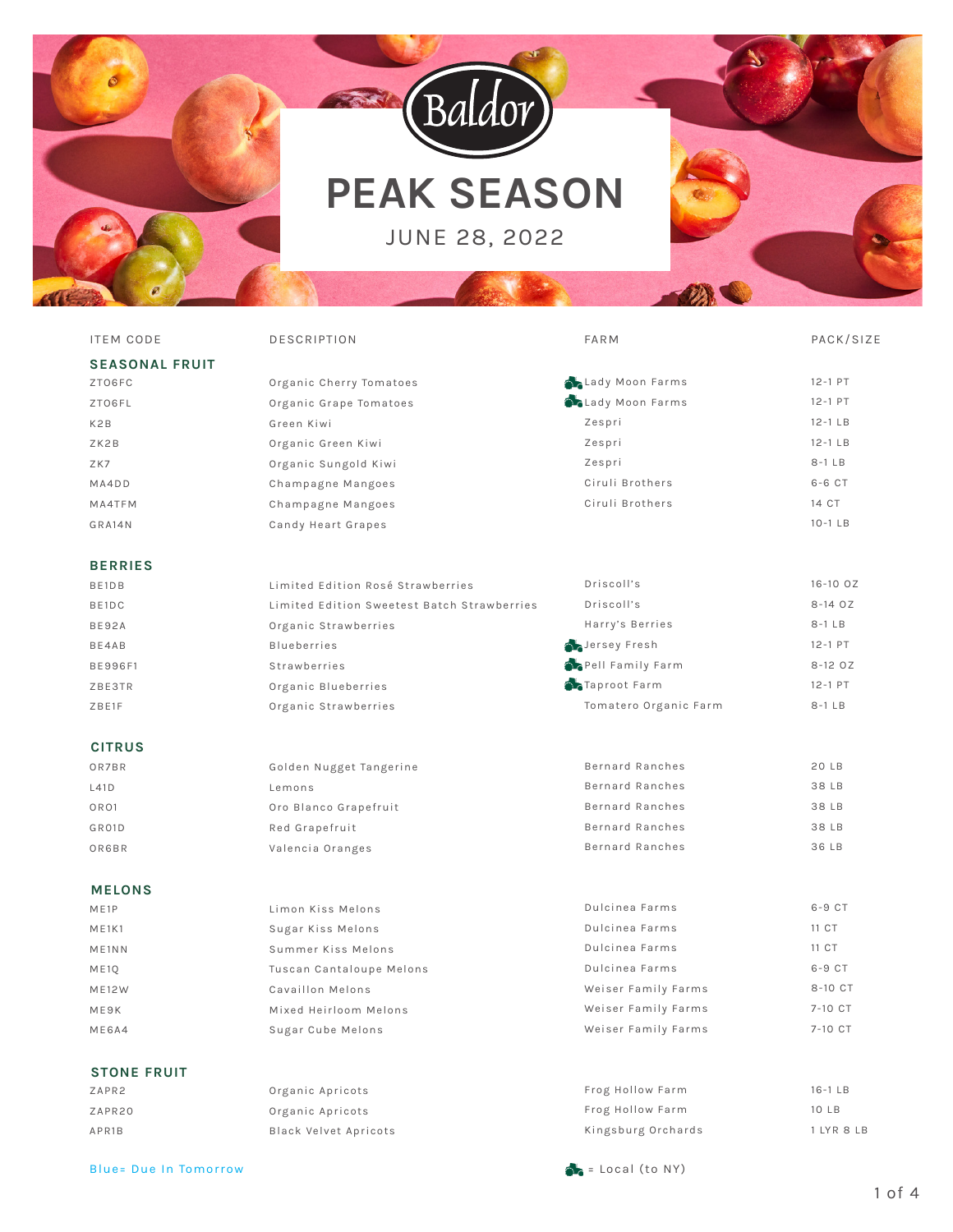### ITEM CODE DESCRIPTION FARM PACK/SIZE

## **STONE FRUIT**

| ZN1A                | Organic Nectarines          |
|---------------------|-----------------------------|
| ZN1                 | Organic Nectarines          |
| ZN3F                | Organic White Nectarines    |
| N <sub>2</sub> G    | White Nectarines            |
| <b>PCH7ERT</b>      | White Donut Peaches         |
| ZPCH8B              | Organic Peaches             |
| ZPCH8               | Organic Peaches             |
| PCH <sub>1G</sub>   | Yellow Peaches              |
| ZPCH <sub>1</sub> M | Organic Yellow Peaches      |
| PCH <sub>10</sub>   | East Coast Southern Peaches |
| <b>PCH3RT</b>       | Eastern Yellow Peaches      |
| PCHRT2              | Yellow Peaches              |
| ZPL51               | Organic Santa Rosa Plums    |
| ZPL5                | Organic Santa Rosa Plums    |
| PL1AAAA             | Very Cherry Plums           |
| <b>PCH6BB</b>       | Peacharines                 |

## **SEASONAL VEGETABLES**

| ZBEE9TR1            | Organic Row 7 Badger Flame Beets  |
|---------------------|-----------------------------------|
| ZEGGLM              | Organic Eggplant                  |
| FLOA                | Organic Zucchini Flowers          |
| R4                  | California Castelfranco Radicchio |
| RH1RF               | Rhubarb                           |
| <b>FLORENTINOAB</b> | Andy Boy Florentino               |
| ZCE1D               | Organic Celery                    |
| ZCE1L               | Organic Pink Chinese Celery       |
| ZPS1C               | Organic English Peas              |
| ZBEA3B              | Organic Fava Beans                |
| ZCAR32D             | Organic Kyoto Carrots             |
| ZCAR32              | Organic Mixed Carrots             |
| ART                 | Baby Artichokes                   |
| ZBR3TR              | Organic Sprouting Broccoli        |
| AS5                 | Dutch White Jumbo Asparagus AAA   |
| LE6                 | Ramp Bulbs                        |
| AS51                | White Asparagus                   |
| CO <sub>2</sub> V   | Wild Violet Corn                  |

## **CABBAGE**

| ZCAB6A  | Organic Baby Bok Choy    | Lancaster Farm Fresh | 20 LB    |
|---------|--------------------------|----------------------|----------|
| ZCAB3CC | Organic Red Napa Cabbage | Lancaster Farm Fresh | 18 LB    |
| ZCAB6RR | Organic Baby Pac Choi    | Norwich Meadows Farm | 5 LB     |
| ZCAB4D  | Organic Caraflex Cabbage | Norwich Meadows Farm | 25 LB    |
| ZKO2A   | Organic Medium Kohlrabi  | Norwich Meadows Farm | 15 CT    |
| ZKO2C   | Organic Purple Kohlrabi  | Norwich Meadows Farm | 15 CT    |
| CAB2A   | Caraflex Cabbage         |                      | 8 CT     |
| CAB02   | Local Green Cabbage      |                      | 14-16 CT |
|         |                          |                      |          |

#### 20 LB 20 LB 18 LB 1/2 BSH **Lady Moon Farms Chancaster Farm Fresh Norwich Meadows Farm** Taproot Farm

## **CUCUMBERS**

| ZCULM            |  |
|------------------|--|
| ZCU50C           |  |
| ZCU <sub>9</sub> |  |
| ZCU1TR           |  |

Organic Kirby Cucumbers Organic Middle East Cucumbers Organic Cucumbers

Organic Cucumber

Blue= Due In Tomorrow example of the state of the Second Second (to NY)

| .          |
|------------|
| $16-1$ LB  |
| 1 LYR 8 LB |
| 1 LYR 8 LB |

| Frog Hollow Farm     | $16-1$ LB   |
|----------------------|-------------|
| Frog Hollow Farm     | 1 LYR 8 LB  |
| Frog Hollow Farm     | 1 LYR 8 LB  |
| Galpin Family Farms  | 1 LYR 8 LB  |
| Family Tree Farms    | 14-14 OZ    |
| Frog Hollow Farm     | $16-1$ LB   |
| Frog Hollow Farm     | 1 LYR 8 LB  |
| Galpin Family Farms  | 1 LYR 8 LB  |
| Masumoto Family Farm | 2 LYR 18LB  |
| Titan Farms          | 25 LB       |
| Titan Farms          | 2 LYR 18LB  |
| Titan Farms          | $12 - 2$ LB |
| Frog Hollow Farm     | $16-1$ LB   |
| Frog Hollow Farm     | 10 LB       |
|                      | $20-1$ LB   |
| Kingsburg Orchards   | 1 LYR 15LB  |

| Taproot Farm                   | 12 CT       |
|--------------------------------|-------------|
| <b>Changes</b> Lady Moon Farms | 25 LB       |
| Lancaster Farm Fresh           | 50 CT       |
| J. Marchini Farms              | 12 CT       |
| Richter's Farm                 | 10 LB       |
| D'Arrigo                       | 18 CT       |
| Kitchen Garden Farm            | 12 CT       |
| <b>Chancaster Farm Fresh</b>   | 12 CT       |
| Norwich Meadows Farm           | 10 LB       |
| Norwich Meadows Farm           | 10 LB       |
| Norwich Meadows Farm           | 12 BU       |
| Norwich Meadows Farm           | 12 BU       |
| Ocean Mist Farms               | 20LB        |
| Taproot Farm                   | 3 LB        |
|                                | 11 LB       |
|                                | 5 LB        |
|                                | 11 LB       |
|                                | $12 - 4$ CT |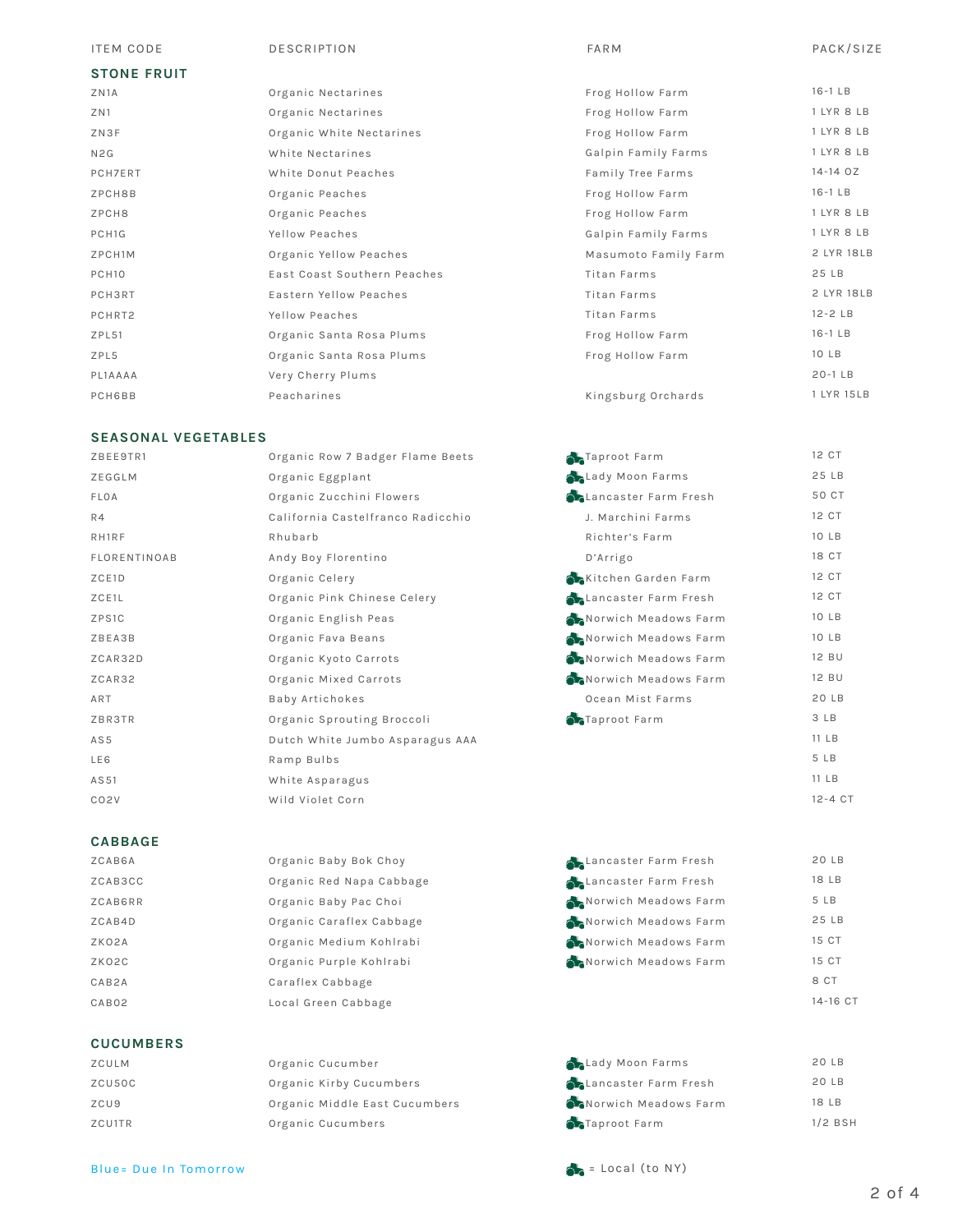| <b>ITEM CODE</b>   | <b>DESCRIPTION</b>              | FARM                         | PACK/SIZE       |
|--------------------|---------------------------------|------------------------------|-----------------|
| <b>CUCUMBERS</b>   |                                 |                              |                 |
| ZCU6A              | Organic Little Potato Cucumbers | Taproot Farm                 | $1/2$ BSH       |
| ZCU2TR             | Organic White Cucumbers         | Taproot Farm                 | 18 LB           |
| <b>FENNEL</b>      |                                 |                              |                 |
| ZAN3               | Organic Baby Fennel             | <b>ALancaster Farm Fresh</b> | 12 CT           |
| ZAN2               | Organic Fennel                  | Norwich Meadows Farm         | 12 CT           |
| ANWILD             | Wild Fennel                     |                              | 1 <sub>LB</sub> |
| <b>FRESH HERBS</b> |                                 |                              |                 |
| W <sub>8</sub>     | Wild Bay Leaves                 |                              | 1 <sub>LB</sub> |
| AN5C               | Anise Hyssop                    | Norwich Meadows Farm         | 1 <sub>LB</sub> |
| ZAN4               | Organic Bronze Fennel           | Norwich Meadows Farm         | 1 <sub>LB</sub> |
| PURO               | Purslane                        |                              | 1 <sub>LB</sub> |
| SPRUCE             | Wild Spruce Tips                |                              | 1 <sub>LB</sub> |
|                    |                                 |                              |                 |

## **LETTUCE & GREENS**

| ZA1BMA           | Organic Baby Arugula             | <b>Blue Moon Acres</b>       | 3 LB            |
|------------------|----------------------------------|------------------------------|-----------------|
| A1A              | Wild Arugula                     | Satur Farms                  | 4 LB            |
| ZLET98           | Organic Baby Mixed Lettuce Heads | Norwich Meadows Farm         | 12 CT           |
| ZLET12           | Organic Green Leaf Lettuce       | <b>Chancaster Farm Fresh</b> | 24 CT           |
| ZKA1K            | Organic Spigariello Kale         | Kitchen Garden Farm          | 12 CT           |
| ZKA1LM           | Organic Green Kale               | Lady Moon Farms              | 24 CT           |
| ZKA2LM           | Organic Lacinato Kale            | <b>ALady Moon Farms</b>      | 24 CT           |
| <b>KA41</b>      | Baby Green Kale                  | Satur Farms                  | 3 LB            |
| <b>KA42</b>      | Baby Lacinato Kale               | Satur Farms                  | 3 LB            |
| NET1             | Nettles                          | Eva's Garden                 | 1 <sub>LB</sub> |
| NET              | Wild Stinging Nettles            |                              | 1 <sub>LB</sub> |
| LV9AA            | Wild Wood Sorrel                 |                              | 1 <sub>LB</sub> |
| ZLET9AA          | Organic Celtuce                  | Norwich Meadows Farm         | 12 CT           |
| ZLET3            | Organic Little Gem Lettuce       | Norwich Meadows Farm         | 12 CT           |
| W <sub>5</sub>   | Wild Miner's Lettuce             |                              | 1 <sub>LB</sub> |
| ZMESBMA          | Organic Mesclun                  | Blue Moon Acres              | 3 LB            |
| ROM <sub>1</sub> | Local Romaine Lettuce            |                              | 24 CT           |
| SP01             | Local Bunched Spinach            |                              | 24 CT           |
| W <sub>2</sub>   | Wild Watercress                  |                              | 1 <sub>LB</sub> |
| ZLET02           | Organic Red Leaf Lettuce         | <b>Chancaster Farm Fresh</b> | 24 CT           |
|                  |                                  |                              |                 |

## **MUSHROOMS**

| MU999AA     | Cauliflower Mushrooms         |
|-------------|-------------------------------|
| MU96D       | Black Conica Morel Mushrooms  |
| MU96E       | Blonde Morel Mushrooms        |
| MU94F       | Bluefoot Mushrooms            |
| <b>MU94</b> | Chanterelle Mushrooms         |
| MU97AA      | Grade No. 1 Porcini Mushrooms |
|             |                               |

## **ONIONS & GARLIC**

RA20 RA7L

| <b>UNIUNO &amp; GARLIU</b> |                           |                     |
|----------------------------|---------------------------|---------------------|
| GA2B                       | Wild Garlic Scapes        |                     |
| ZON96F                     | Organic Red Tropea Onions | Kitchen Garden Farm |
| <b>ON98</b>                | Sweet Vidalia Onions      |                     |
| <b>RADISHES</b>            |                           |                     |

Purple Ninja Radishes Amethyst Radishes

## Blue= Due In Tomorrow example of the state of the Second Second (to NY)

Babe Farms

3 LB 3 LB 3 LB 2.2 LB 3 LB 3 LB

1 LB 12 CT 40 LB

24 CT 24 CT